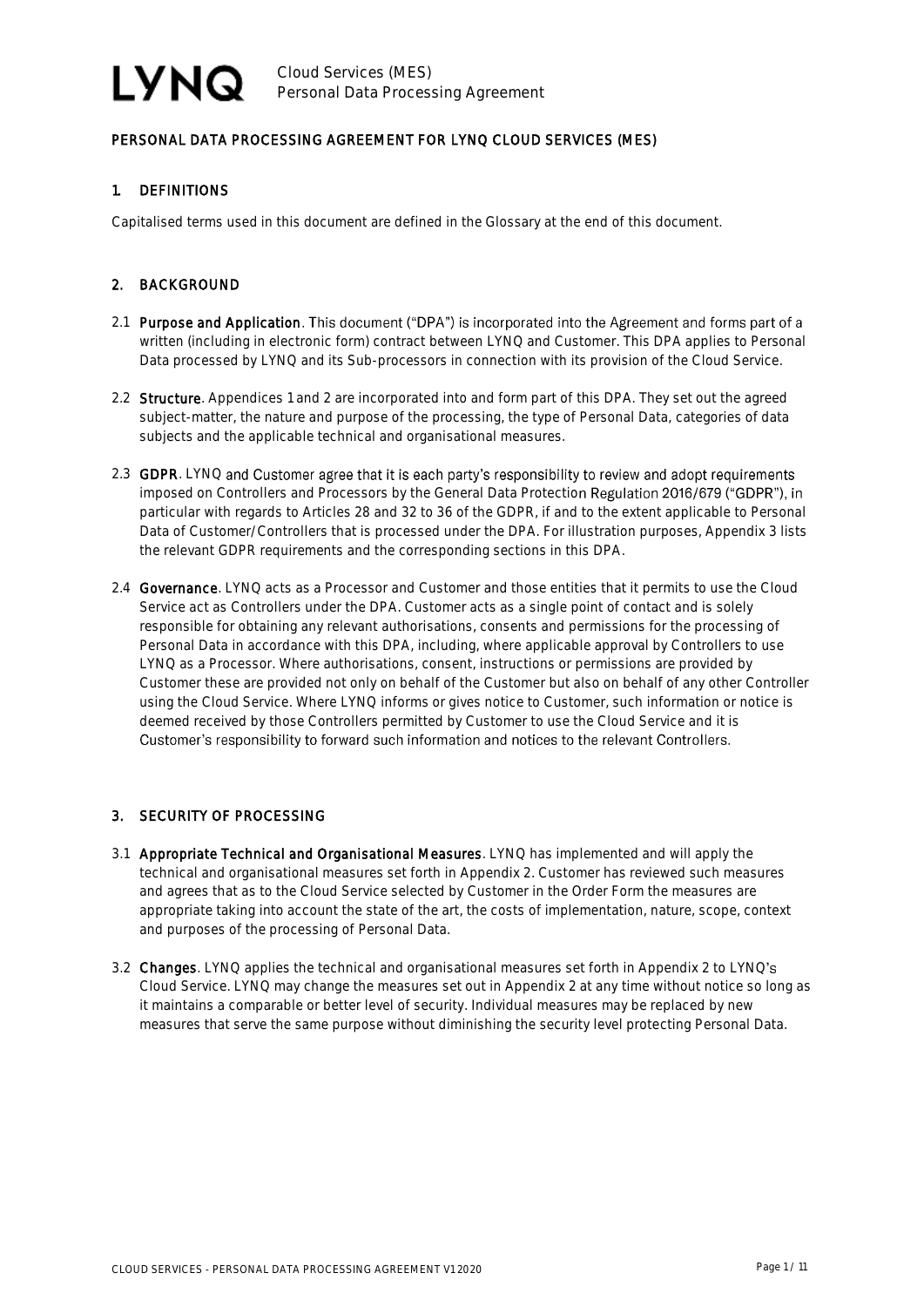## **LYNQ** Cloud Services (MES) Personal Data Processing Agreement

## 4. LYNQ OBLIGATIONS

- 4.1 Instructions from Customer. LYNQ will process Personal Data only in accordance with documented instructions from Customer. The Agreement (including this DPA) constitutes such documented initial instructions and each use of the Cloud Service then constitutes further instructions. LYNQ will use reasonable efforts to follow any other Customer instructions, as long as they are required by Data Protection Law, technically feasible and do not require changes to the Cloud Service. If any of the beforementioned exceptions apply, or LYNQ otherwise cannot comply with an instruction or is of the opinion that an instruction infringes Data Protection Law, LYNQ will immediately notify Customer (email permitted).
- 4.2 Processing on Legal Requirement. LYNQ may also process Personal Data where required to do so by applicable law. In such a case, LYNQ shall inform Customer of that legal requirement before processing unless that law prohibits such information on important grounds of public interest.
- 4.3 Personnel. To process Personal Data, LYNQ and its Subprocessors shall only grant access to authorised personnel who have committed themselves to confidentiality. LYNQ and its Subprocessors will regularly train personnel having access to Personal Data in applicable data security and data privacy measures.
- 4.4 Cooperation. At Customer's request, LYNQ will reasonably cooperate with Customer and Controllers in dealing with requests from Data Subjects or regulatory authorities regarding LYNQ's processing of Personal Data or any Personal Data Breach. LYNQ shall notify the Customer as soon as reasonably practical about any request it has received from a Data Subject in relation to the Personal Data processing, without itself responding to such request without Customer's further instructions, if applicable. LYNQ shall provide functionality that supports Customer's ability to correct or remove Personal Data from the Cloud Service, or restrict its processing in line with Data Protection Law. Where such functionality is not provided, LYNQ will correct or remove any Personal Data, or restrict its processing, in accordance with the Customer's instruction and Data Protection Law.
- 4.5 Personal Data Breach Notification. LYNQ will notify Customer without undue delay after becoming aware of any Personal Data Breach and provide reasonable information in its possession to assist Customer to meet Customer's obligations to report a Personal Data Breach as required under Data Protection Law. LYNQ may provide such information in phases as it becomes available. Such notification shall not be interpreted or construed as an admission of fault or liability by LYNQ.
- 4.6 Data Protection Impact Assessment. If, pursuant to Data Protection Law, Customer (or its Controllers) are required to perform a data protection impact assessment or prior consultation with a regulator, at Customer's request, LYNQ will provide such documents as are generally available for the Cloud Service (for example, this DPA, the Agreement, audit reports or certifications held by LYNQ as the processor or by LYNO's subprocessors where applicable). Any additional assistance shall be mutually agreed between the Parties.

## 5. DATA EXPORT AND DELETION

- 5.1 Export and Retrieval by Customer. During the Subscription Term and subject to the Agreement, Customer can access its Personal Data at any time. Customer may export and retrieve its Personal Data in a standard format. Export and retrieval may be subject to technical limitations, in which case LYNQ and Customer will find a reasonable method to allow Customer access to Personal Data.
- 5.2 Deletion. Before the Subscription Term expires, Customer may use LYNQ's export tools (as available) to perform a final export of Personal Data from the Cloud Service (which shall constitute a "return" of Personal Data). At the end of the Subscription Term, Customer hereby instructs LYNQ to delete the Personal Data remaining on servers hosting the Cloud Service within a reasonable time period in line with Data Protection Law (not to exceed six months) unless applicable law requires retention.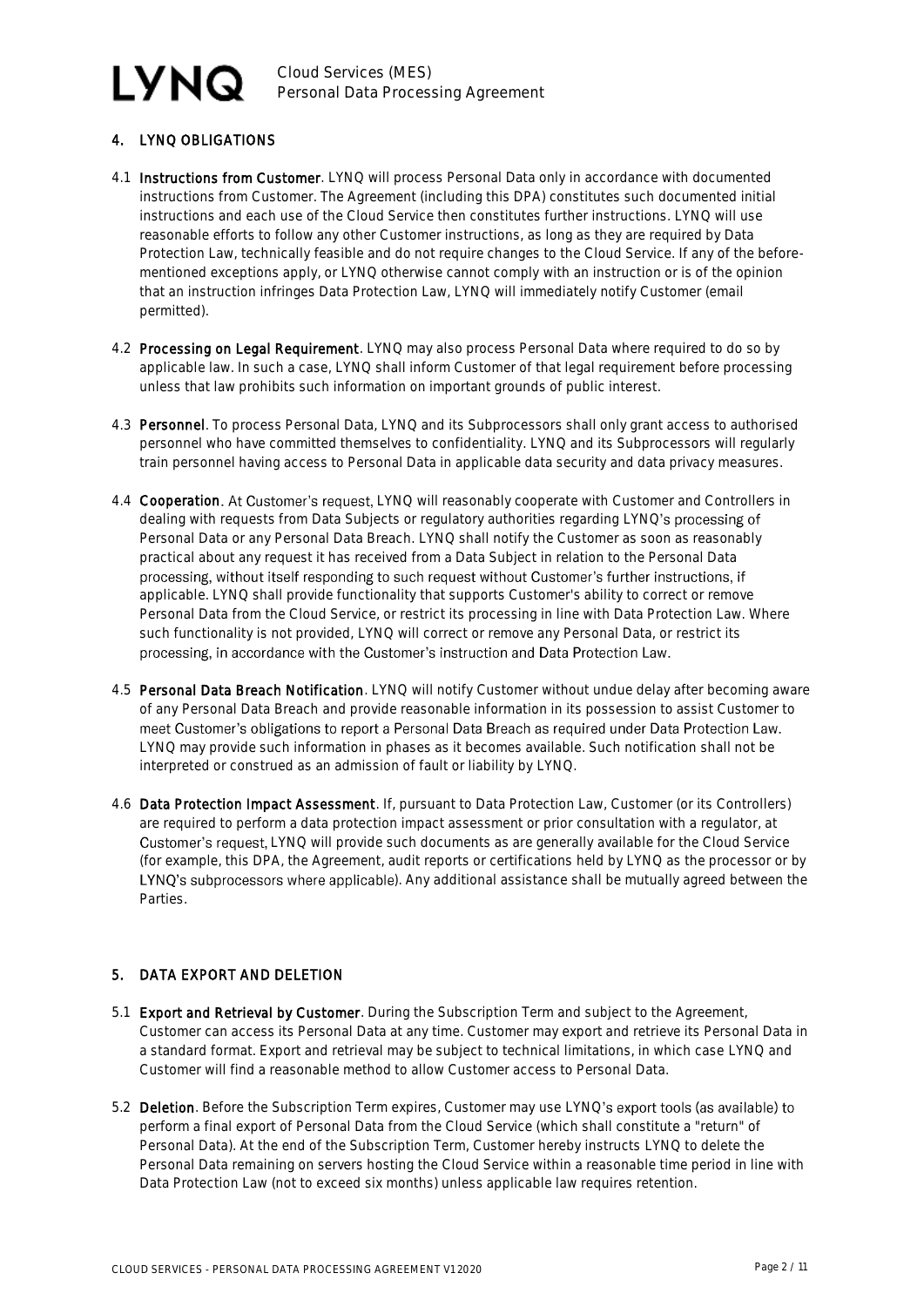## 6. CERTIFICATIONS AND AUDITS

- 6.1 Customer Audit. Customer or its independent third party auditor reasonably acceptable to LYNQ (which shall not include any third party auditors who are either a competitor of LYNQ or not suitably qualified or independent) may audit LYNQ's control environment and security practices relevant to Personal Data processed by LYNQ only if:
- (a) LYNQ has not provided sufficient evidence of its compliance with the technical and organisational measures that protect the production systems of the Cloud Service. ;
- (b) A Personal Data Breach has occurred;
- (c) An audit is formally requested by Customer's data protection authority; or
- (d) Mandatory Data Protection Law provides Customer with a direct audit right and provided that Customer shall only audit once in any twelve month period unless mandatory Data Protection Law requires more frequent audits.
- 6.2 Scope of Audit. Customer shall provide at least sixty (60) days advance notice of any audit unless mandatory Data Protection Law or a competent data protection authority requires shorter notice. The frequency and scope of any audits shall be mutually agreed between the parties acting reasonably and in good faith. Customer audits shall be limited in time to a maximum of two business days. Beyond such restrictions, the parties will use current certifications or other audit reports to avoid or minimise repetitive audits. Customer shall provide the results of any audit to LYNQ.
- 6.3 Cost of Audits. Customer shall bear the costs of any audit unless such audit reveals a material breach by LYNQ of this DPA, then LYNQ shall bear its own expenses of an audit. If an audit determines that LYNQ has breached its obligations under the DPA, LYNQ will promptly remedy the breach at its own cost.

## 7. SUBPROCESSORS

- 7.1 Permitted Use. LYNQ is granted a general authorisation to subcontract the processing of Personal Data to Subprocessors, provided that:
- (a) LYNQ shall engage Subprocessors under a written (including in electronic form) contract consistent with the terms of this DPA in relation to the Subprocessor's processing of Personal Data. LYNQ shall be liable for any breaches by the Subprocessor in accordance with the terms of this Agreement;
- (b) LYNQ will evaluate the security, privacy and confidentiality practices of a Subprocessor prior to selection to establish that it is capable of providing the level of protection of Personal Data required by this DPA; and
- (c) LYNQ's list of Subprocessors in place on the effective date of the Agreement is published by LYNQ or LYNQ will make it available to Customer upon request, including the name, address and role of each Subprocessor LYNQ uses to provide the Cloud Service.
- 7.2 New Subprocessors. LYNQ's use of Subprocessors is at its discretion, provided that:
- (a) LYNQ will inform Customer in advance (by email or by posting on the support portal available through LYNQ Support) of any intended additions or replacements to the list of Subprocessors including name, address and role of the new Subprocessor; and
- (b) Customer may object to such changes as set out in Section 7.3.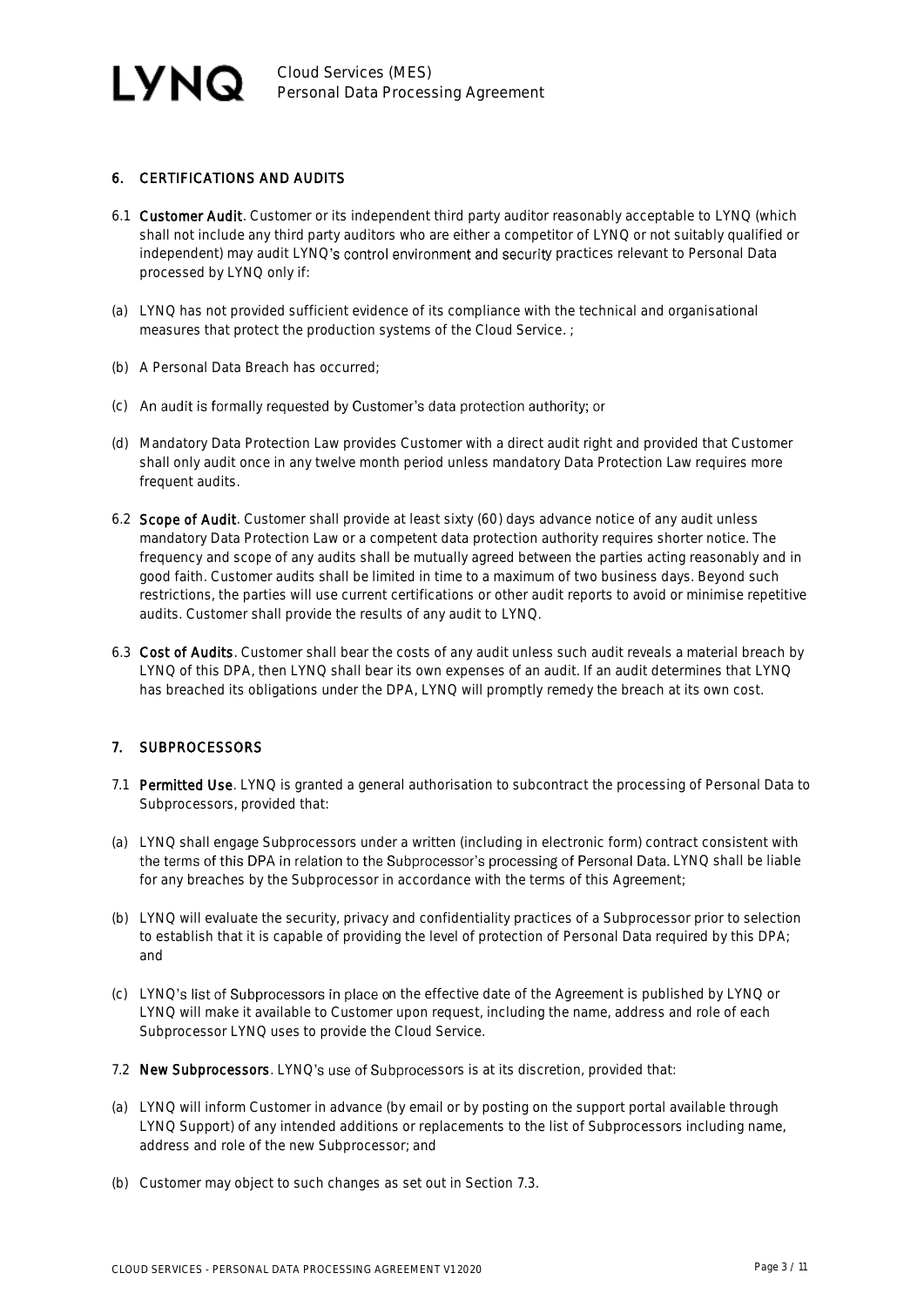

### 7.3 Objections to New Subprocessors.

- (a) If Customer has a legitimate reason under Data Protection Law to object to the new Subprocessors' processing of Personal Data, Customer may terminate the Agreement (limited to the Cloud Service for which the new Subprocessor is intended to be used) on written notice to LYNQ. Such termination shall take effect at the time determined by the Customer which shall be no later than thirty days from the date of LYNQ's notice to Customer informing Customer of the new Subprocessor. If Customer does not terminate within this thirty day period, Customer is deemed to have accepted the new Subprocessor.
- (b) Within the thirty day period from the date of LYNQ's notice to Customer informing Customer of the new Subprocessor, Customer may request that the parties come together in good faith to discuss a resolution to the objection. Such discussions shall not extend the period for termination and do not affect LYNQ's right to use the new Subprocessor(s) after the thirty day period.
- (c) Any termination under this Section 7.3 shall be deemed to be without fault by either party and shall be subject to the terms of the Agreement.
- 7.4 Emergency Replacement. LYNQ may replace a Subprocessor without advance notice where the reason for the change is outside of LYNQ's reasonable control and prompt replacement is required for security or other urgent reasons. In this case, LYNQ will inform Customer of the replacement Subprocessor as soon as possible following its appointment. Section 7.3 applies accordingly.

### 8. INTERNATIONAL PROCESSING

- 8.1 Conditions for International Processing. LYNQ shall be entitled to process Personal Data, including by using Subprocessors, in accordance with this DPA outside the country in which the Customer is located as permitted under Data Protection Law.
- 8.2 Standard Contractual Clauses. Where (i) Personal Data of an EEA or Swiss based Controller is processed in a country outside the EEA, Switzerland and any country, organisation or territory acknowledged by the European Union as safe country with an adequate level of data protection under Art. 45 GDPR, or where (ii) Personal Data of another Controller is processed internationally and such international processing requires an adequacy means under the laws of the country of the Controller and the required adequacy means can be met by entering into Standard Contractual Clauses, then:
- (a) LYNQ and Customer enter into the Standard Contractual Clauses;
- (b) Customer enters into the Standard Contractual Clauses with each relevant Subprocessor as follows, either (i) Customer joins the Standard Contractual Clauses entered into by LYNQ and the Subprocessor as an independent owner of rights and obligations ("Accession Model") or, (ii) the Subprocessor (represented by LYNQ) enters into the Standard Contractual Clauses with Customer ("Power of Attorney Model"). The Power of Attorney Model shall apply if and when LYNQ has expressly confirmed that a Subprocessor is eligible for it through the Subprocessor list provided under Section 7.1(c), or a notice to Customer; and/or
- (c) Other Controllers whose use of the Cloud Services has been authorised by Customer under the Agreement may also enter into Standard Contractual Clauses with LYNQ and/or the relevant Subprocessors in the same manner as Customer in accordance with Sections 8.2 (a) and (b) above. In such case, Customer will enter into the Standard Contractual Clauses on behalf of the other Controllers.
- 8.3 Relation of the Standard Contractual Clauses to the Agreement. Nothing in the Agreement shall be construed to prevail over any conflicting clause of the Standard Contractual Clauses. For the avoidance of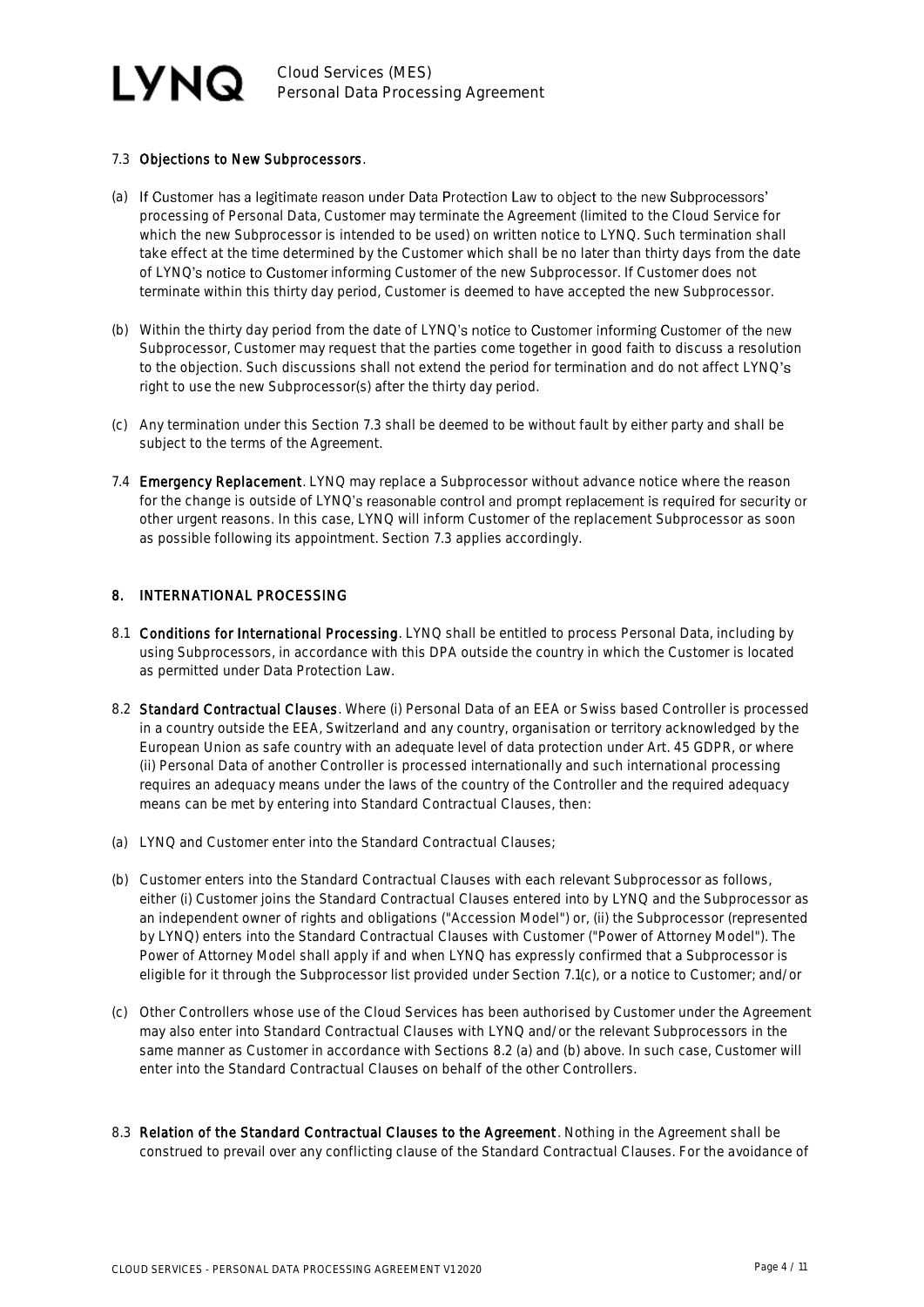

Cloud Services (MES) Personal Data Processing Agreement

doubt, where this DPA further specifies audit and subprocessor rules in sections 6 and 7, such specifications also apply in relation to the Standard Contractual Clauses.

8.4 Governing Law of the Standard Contractual Clauses. The Standard Contractual Clauses shall be governed by the law of the country in which the relevant Controller is incorporated.

## 9. DOCUMENTATION; RECORDS OF PROCESSING

Each party is responsible for its compliance with its documentation requirements, in particular maintaining records of processing where required under Data Protection Law. Each party shall reasonably assist the other party in its documentation requirements, including providing the information the other party needs from it in a manner reasonably requested by the other party (such as using an electronic system), in order to enable the other party to comply with any obligations relating to maintaining records of processing.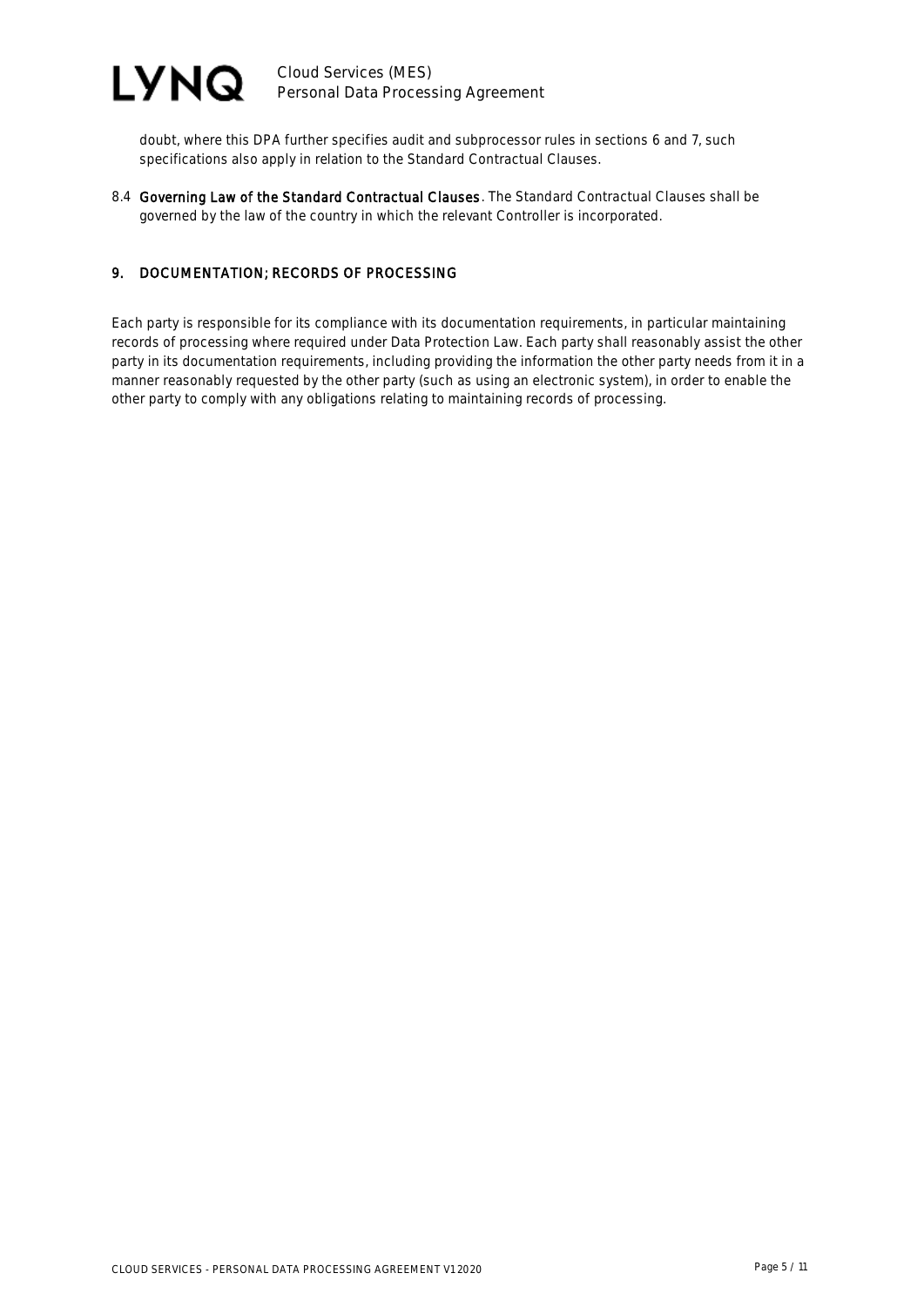# **LYNQ**

Cloud Services (MES) Personal Data Processing Agreement

## **GLOSSARY**

- 1.1 "Controller" means the natural or legal person, public authority, agency or other body which, alone or jointly with others, determines the purposes and means of the processing of Personal Data; for the purposes of this DPA, where Customer acts as processor for another controller, it shall in relation to LYNQ be deemed as additional and independent Controller with the respective controller rights and obligations under this DPA.
- 1.2 "Data Centre" means the location where the production instance of the Cloud Service is hosted for the Customer in its region, as notified to Customer or otherwise agreed in an Order Form.
- 1.3 **"Data Protection Law"** means the applicable legislation protecting the fundamental rights and freedoms of persons and their right to privacy with regard to the processing of Personal Data under the Agreement (and includes, as far as it concerns the relationship between the parties regarding the processing of Personal Data by LYNQ on behalf of Customer, the GDPR as a minimum standard, irrespective of whether the Personal Data is subject to GDPR or not).
- 1.4 **"Data Subject"** means an identified or identifiable natural person as defined by Data Protection Law.
- 1.5 "EEA" means the European Economic Area, namely the European Union Member States along with Iceland, Liechtenstein and Norway.
- 1.6 **"European Subprocessor"** means a Subprocessor that is physically processing Personal Data in the EEA or Switzerland.
- 1.7 **"Personal Data"** means any information relating to a Data Subject which is protected under Data Protection Law. For the purposes of the DPA, it includes only personal data which is (i) entered by Customer or its Authorised Users into or derived from their use of the Cloud Service, or (ii) supplied to or accessed by LYNQ or its Subprocessors in order to provide support under the Agreement. Personal Data is a sub-set of Customer Data (as defined under the Agreement).
- 1.8 **"Personal Data Breach"** means a confirmed (1) accidental or unlawful destruction, loss, alteration, unauthorised disclosure of or unauthorised third-party access to Personal Data or (2) similar incident involving Personal Data, in each case for which a Controller is required under Data Protection Law to provide notice to competent data protection authorities or Data Subjects.
- 1.9 "Processor" means a natural or legal person, public authority, agency or other body which processes personal data on behalf of the controller, be it directly as processor of a controller or indirectly as subprocessor of a processor which processes personal data on behalf of the controller.
- 1.10 "Standard Contractual Clauses" or sometimes also referred to the "EU Model Clauses" means the (Standard Contractual Clauses (processors)) or any subsequent version thereof published by the European Commission (which will automatically apply).
- 1.11 "Subprocessor" means third parties engaged by LYNQ, in connection with the Cloud Service and which process Personal Data in accordance with this DPA.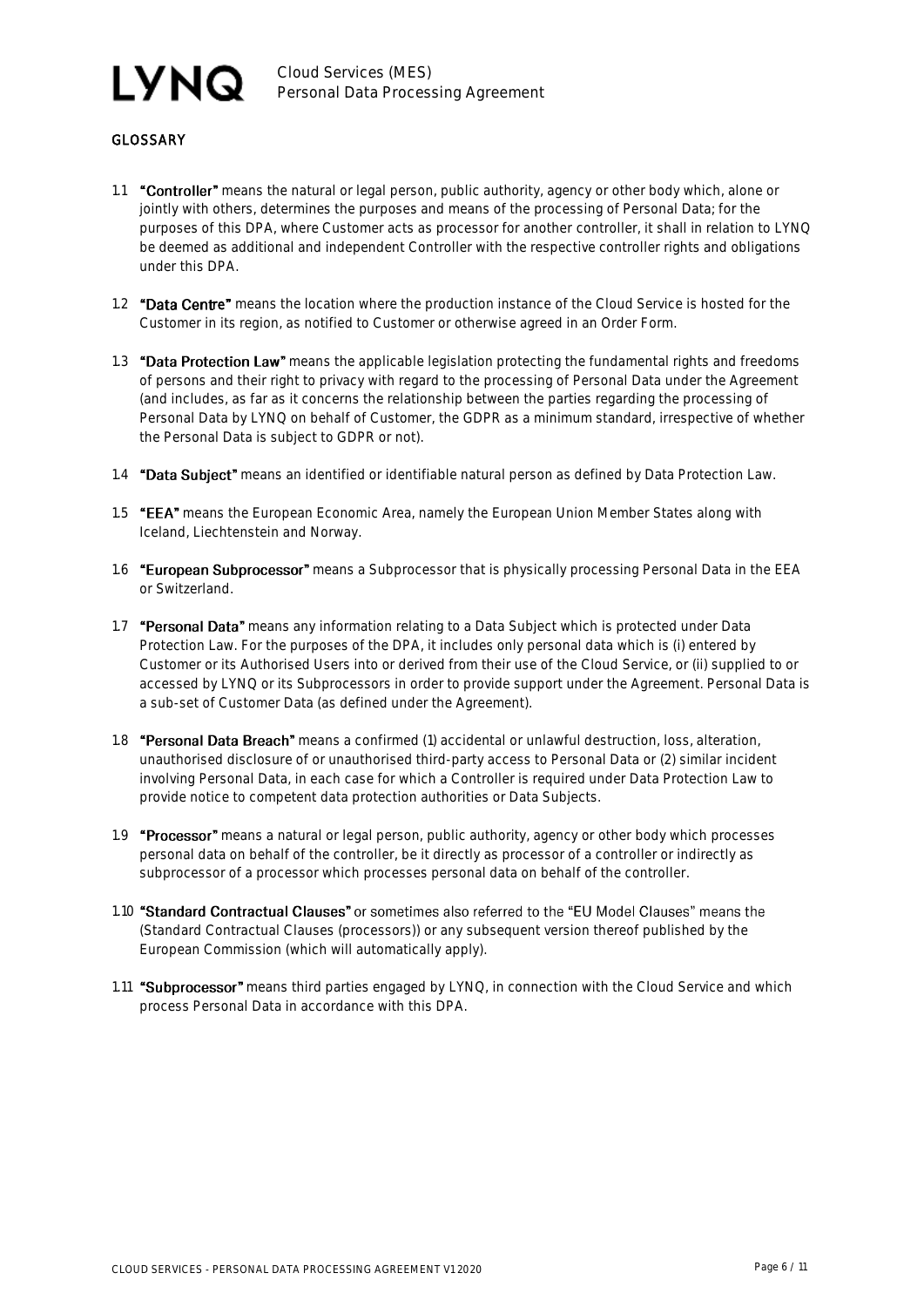# LYNQ.

## **APPENDIX 1 - STANDARD CONTRACTUAL CLAUSES**

### Data Exporter

The Data Exporter is the Customer who subscribed to a Cloud Service that allows Authorised Users to enter, amend, use, delete or otherwise process Personal Data. Where the Customer allows other Controllers to also use the Cloud Service, these other Controllers are also Data Exporters.

### Data Importer

LYNQ and its Subprocessors provide the Cloud Service that includes the following support:

LYNQ support the Cloud Service data centres remotely from locations where LYNQ and/or Subprocessor employs personnel in the Operations/Cloud Delivery function. Support includes:

- Monitoring the Cloud Service
- Backup & restoration of Customer Data stored in the Cloud Service
- Release and development of fixes and upgrades to the Cloud Service
- Monitoring, troubleshooting and administering the underlying Cloud Service infrastructure and database
- Security monitoring, network-based intrusion detection support, penetration testing

LYNQ provide support when a Customer submits a support ticket because the Cloud Service is not available or not working as expected for some or all Authorised Users. LYNQ performs basic troubleshooting, and handles support tickets in a tracking system that is separate from the production instance of the Cloud Service.

### Data Subjects

Unless provided otherwise by the Data Exporter, transferred Personal Data relates to the following categories of Data Subjects: employees, contractors, business partners or other individuals having Personal Data stored in the Cloud Service.

## Data Categories

The transferred Personal Data concerns the following categories of data: name, phone numbers, e-mail address, photo, job title, time zone, IP address, system access / usage / authorisation data, company name, plus any application-specific data that Authorised Users enter into the Cloud Service.

#### Special Data Categories

LYNQ does not anticipate any special categories of information will be submitted by the exporter. Such special categories of data include, but may not be limited to, Personal Data with information revealing racial or ethnic origins, political opinions, religious or philosophical beliefs, trade-union membership, and the processing of data concerning an individual's health or sex life. The data exporter may submit special categories of data to the Cloud Services, the extent of which is determined and controlled by the data exporter in its sole discretion.

#### Processing Operations / Purposes

The transferred Personal Data is subject to the following basic processing activities:

- use of Personal Data to set up, operate, monitor and provide the Cloud Service
- provision of Consulting Services;
- communication to Authorised Users
- storage of Personal Data in dedicated Azure Data Centres
- upload any fixes or upgrades to the Cloud Service
- back up of Personal Data
- computer processing of Personal Data, including data transmission, data retrieval, data access
- network access to allow Personal Data transfer
- execution of instructions of Customer in accordance with the Agreement.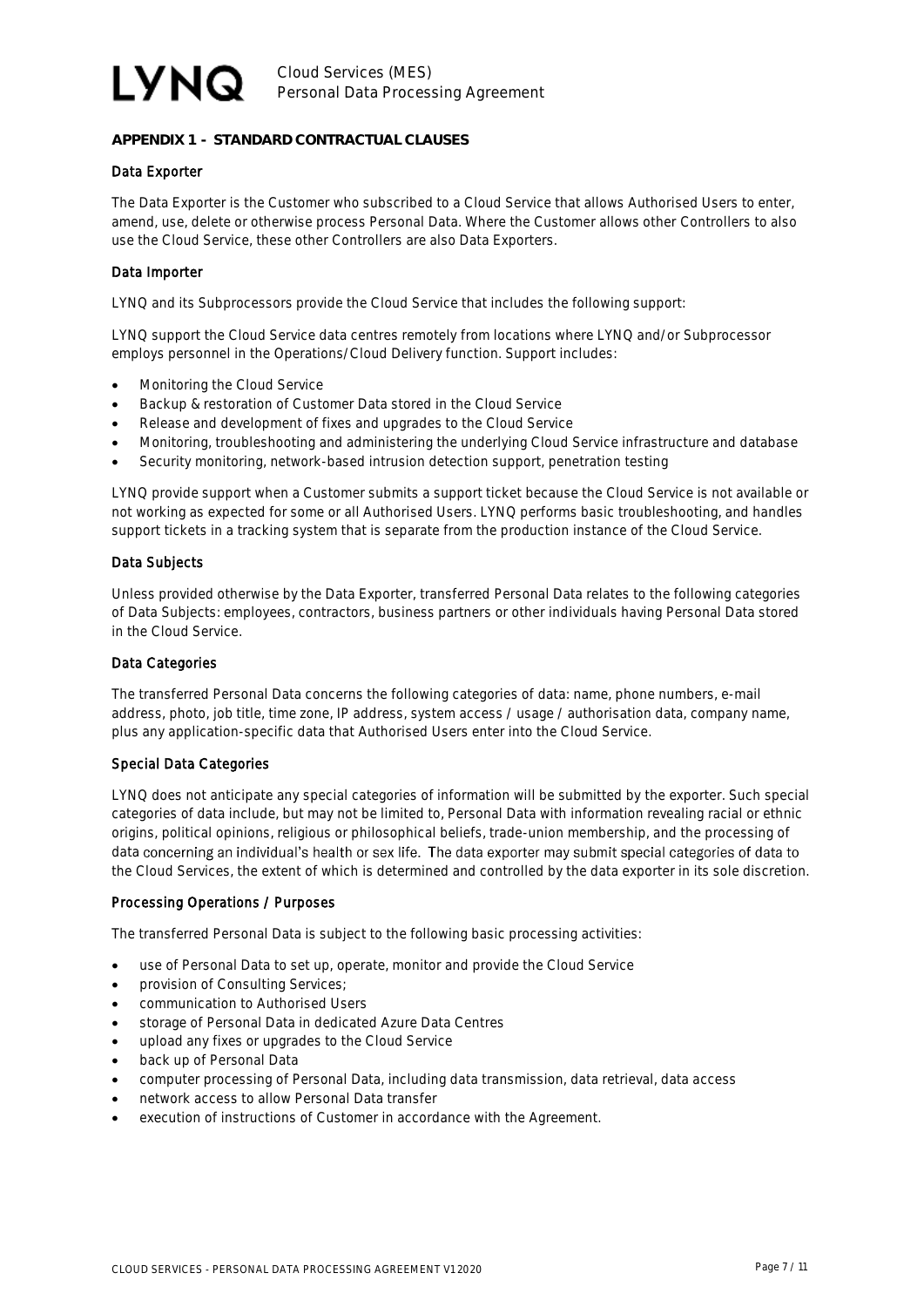# **LYNQ**

Cloud Services (MES) Personal Data Processing Agreement

## **APPENDIX 2 - TECHNICAL AND ORGANISATIONAL MEASURES**

The following sections define LYNQ's current technical and organisational measures. LYNQ may change these at any time without notice so long as it maintains a comparable or better level of security. Individual measures may be replaced by new measures that serve the same purpose without diminishing the security level protecting Personal Data.

Physical Access Control. Unauthorised persons are prevented from gaining physical access to premises, buildings or rooms where data processing systems that process and/or use Personal Data are located.

#### Measures:

With the exception of the sub processor Microsoft Corporation, LYNQ or any another other sub processor acting on their behalf, do not have physical access to premises, building or rooms where the cloud services infrastructure is located. Physical access controls are set out in Microsoft's Online Services Data Protection Addendum.

#### <https://www.microsoftvolumelicensing.com/DocumentSearch.aspx?Mode=3&DocumentTypeId=67>

System Access Control. Data processing systems used to provide the Cloud Service must be prevented from being used without authorisation.

#### Measures:

- (a) Multiple authorisation levels are used when granting access to sensitive systems, including those storing and processing Personal Data.
- (b) All personnel access LYNQ's systems with a unique identifier (user ID).
- (c) No rights are granted without authorisation. In case personnel leaves the company, their access rights are revoked from Cloud Services.
- (d) Cloud Services requires passwords to be changed on a regular basis and default passwords to be altered. Personalised user IDs are assigned for authentication. All passwords must fulfil defined minimum requirements and are stored in encrypted form.
- (e) The Cloud Services network is protected from the public network by firewalls and anti-virus software.
- (f) LYNQ uses up to-date anti-virus software at access points to the Cloud Services network (for e-mail accounts), as well as on all file servers and all workstations.
- (g) Security patch management is implemented to provide regular and periodic deployment of relevant security updates. Full remote access to the Cloud Services network and critical infrastructure is protected by strong authentication.

Data Access Control. Persons entitled to use data processing systems gain access only to the Personal Data that they have a right to access, and Personal Data must not be read, copied, modified or removed without authorisation in the course of processing, use and storage.

#### Measures:

- (a) Access to Personal Data is granted on a need-to-know basis. Personnel have access to the information that they require in order to fulfil their duty. LYNQ uses authorisation concepts that document grant processes and assigned roles per account (user ID).
- (b) LYNQ does not allow the installation of software that has not been approved by LYNQ.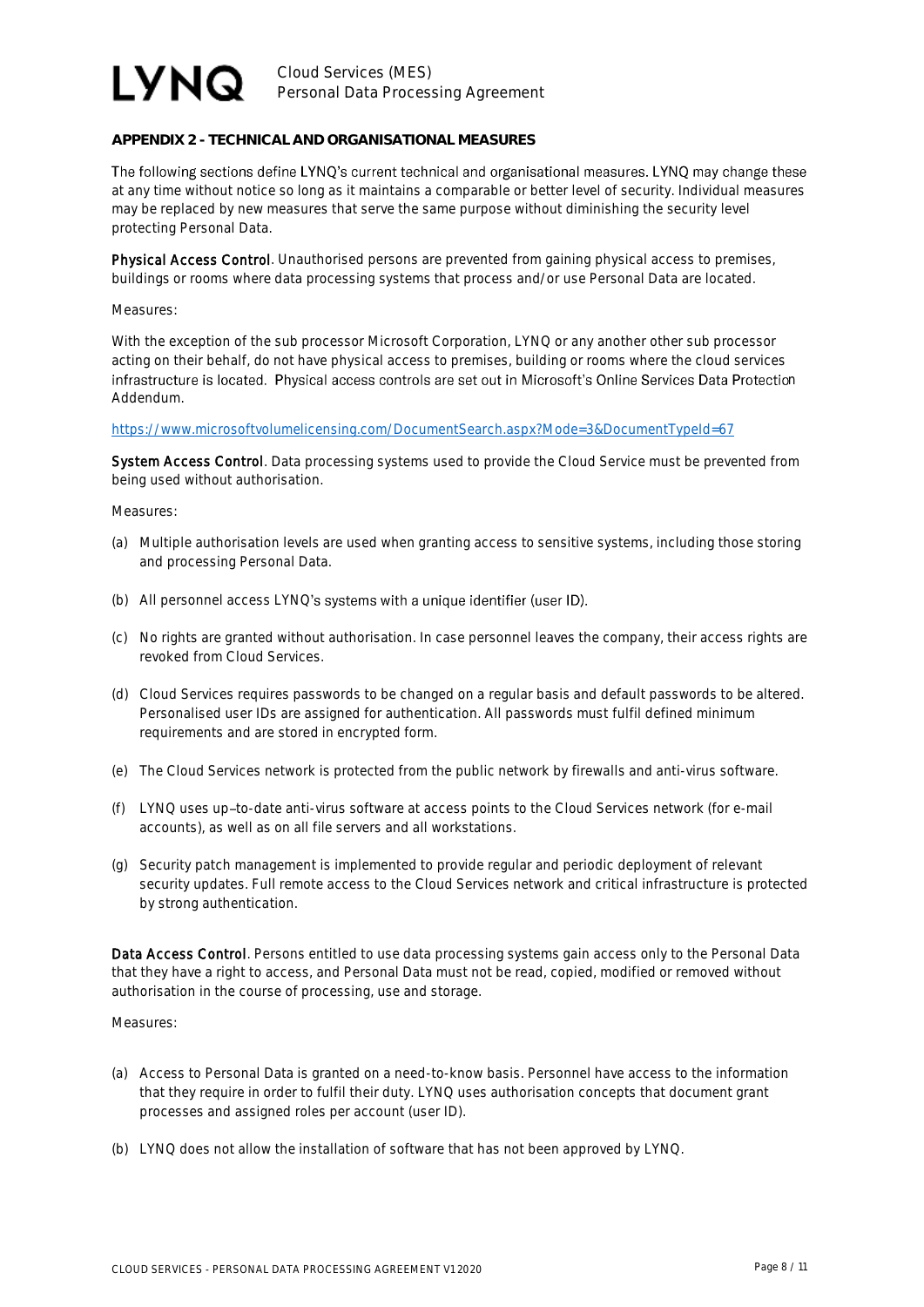## I VNQ.

Cloud Services (MES) Personal Data Processing Agreement

(c) LYNQ shall promptly and in any event within ten (10) business days of the cessation or Cloud Services, delete and procure the deletion of all copies of the customer's data held by LYNQ or by any of its subprocessors.

Data Transmission Control. Except as necessary for the provision of the Cloud Services in accordance with the Agreement, Personal Data must not be read, copied, modified or removed without authorisation during transfer.

Measures:

- (a) Personal Data in transfer over LYNQ internal and Cloud Services networks are encrypted.
- (b) When data is transferred between LYNQ and its customers, the protection measures for the transferred Personal Data are mutually agreed upon and made part of the relevant agreement. This applies to both physical and network based data transfer. In any case, the Customer assumes responsibility for any data transfer once it is outside of the Cloud Services network.

Data Input Control. It will be possible to retrospectively examine and establish whether and by whom Personal Data have been entered, modified or removed from LYNQ data processing systems.

Measures:

(a) LYNQ only allows authorised personnel to access Personal Data as required in the course of their duty.

Job Control. Personal Data being processed on commission (i.e., Personal Data processed on a customer's behalf) is processed solely in accordance with the Agreement and related instructions of the customer.

Measures:

- (a) LYNQ uses controls and processes to monitor compliance with contracts between LYNQ and its customers, subprocessors or other service providers.
- (b) All LYNQ employees and contractual subprocessors or other service providers are contractually bound to respect the confidentiality of all sensitive information including trade secrets of LYNQ customers and partners.

Availability Control. Personal Data will be protected against accidental or unauthorised destruction or loss.

Measures:

- (a) LYNQ employs regular backup processes to provide restoration of business-critical systems as and when necessary.
- (b) LYNQ Cloud Services provides Azure SQL backup retention period of 30 days with targeted Recovery Point Objective (RPO) and Recovery Time Objective (RTO) of one (1) hour.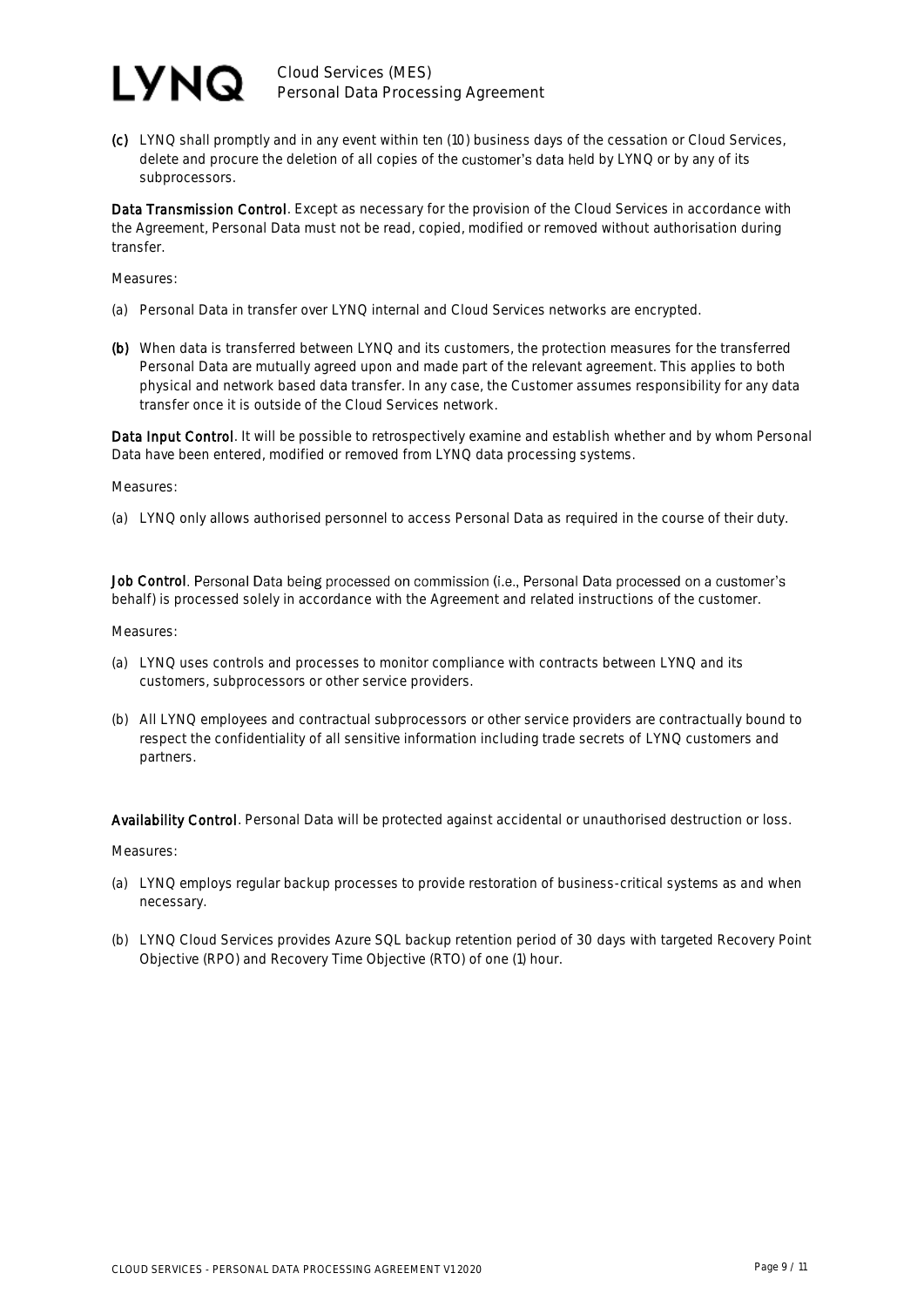# **LYNQ**

Cloud Services (MES) Personal Data Processing Agreement

Data Separation Control. Personal Data collected for different purposes can be processed separately.

Measures:

- (a) LYNQ Cloud Services provides a private and secure Customer environment that does not share infrastructure with any other Customer.
- (b) Customer (including its Controllers) has access only to its own data.
- (c) If Personal Data is required to handle a support incident from Customer, the data is assigned to that particular case and used only to process that case; it is not accessed to process any other cases. This data is stored in dedicated support systems.

Data Integrity Control. Personal Data will remain intact, complete and current during processing activities.

Measures:

- (a) LYNQ has implemented a multi-layered defence strategy as a protection against unauthorised modifications.
- (b) LYNQ uses the following to implement the control and measure sections described above:
	- (i) Firewalls;
	- (ii) Antivirus software;
	- (iii) Azure SQL Backup
	- (iv) Azure site recovery;